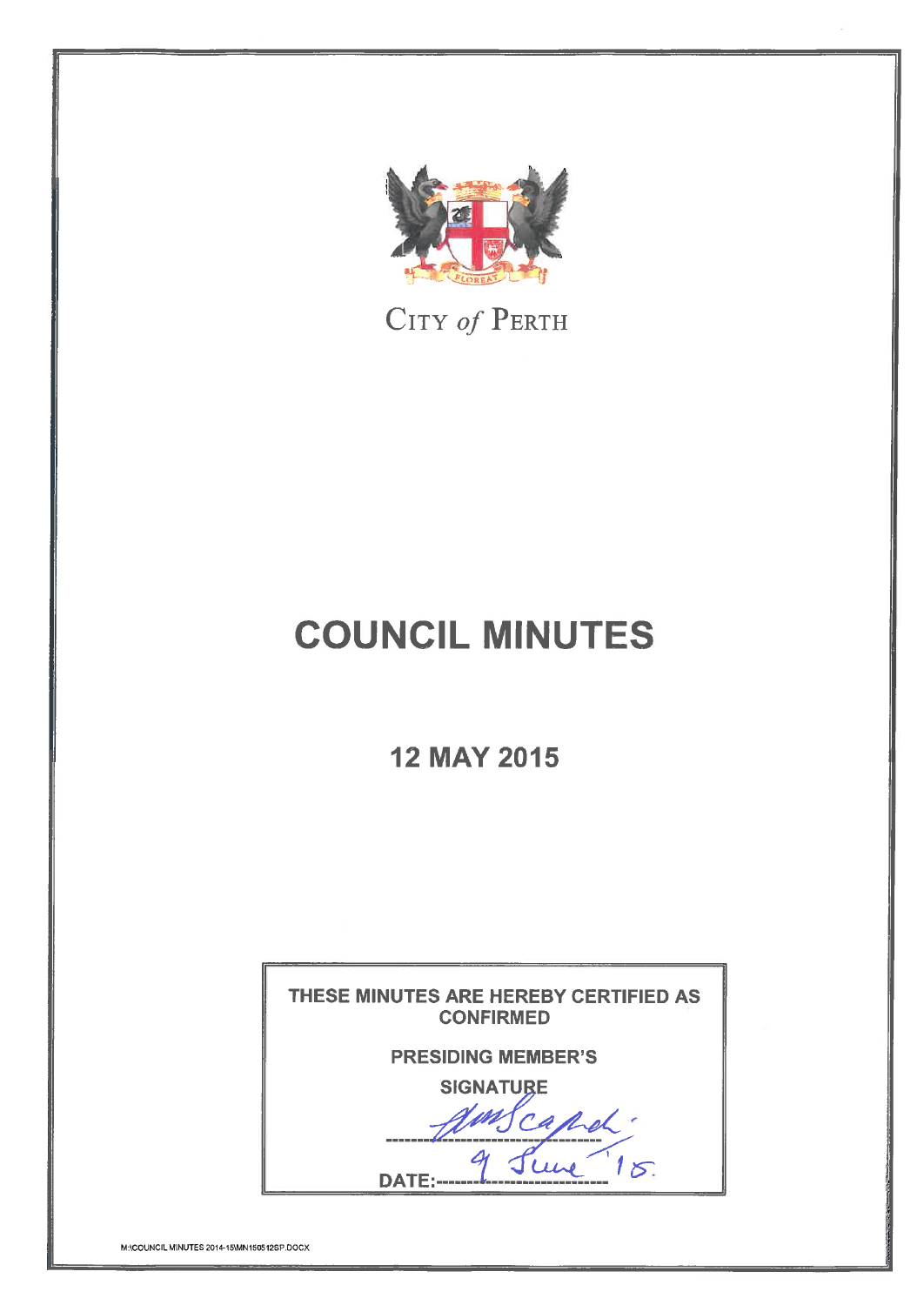# **INDEX**

| <b>Item</b> | <b>Description</b>                                                               | Page           |
|-------------|----------------------------------------------------------------------------------|----------------|
| 163/15      | <b>PRAYER</b>                                                                    |                |
| 164/15      | <b>DECLARATION OF OPENING</b>                                                    |                |
| 165/15      | <b>APOLOGIES</b>                                                                 |                |
| 166/15      | QUESTION TIME FOR THE PUBLIC                                                     |                |
| 167/15      | MEMBERS ON LEAVE OF ABSENCE AND<br>APPLICATIONS FOR LEAVE OF ABSENCE             | $\overline{2}$ |
| 168/15      | DISCLOSURE OF MEMBERS' INTERESTS                                                 | 2              |
| 169/15      | MATTERS FOR WHICH THE MEETING MAY BE<br><b>CLOSED</b>                            | $\mathcal{P}$  |
| 170/15      | PUBLIC LIBRARY AND PUBLIC PLAZA PROJECT -<br>LICENCE AGREEMENT WITH FJM PROPERTY | 4              |
| 171/15      | <b>CLOSE OF MEETING</b>                                                          | 5              |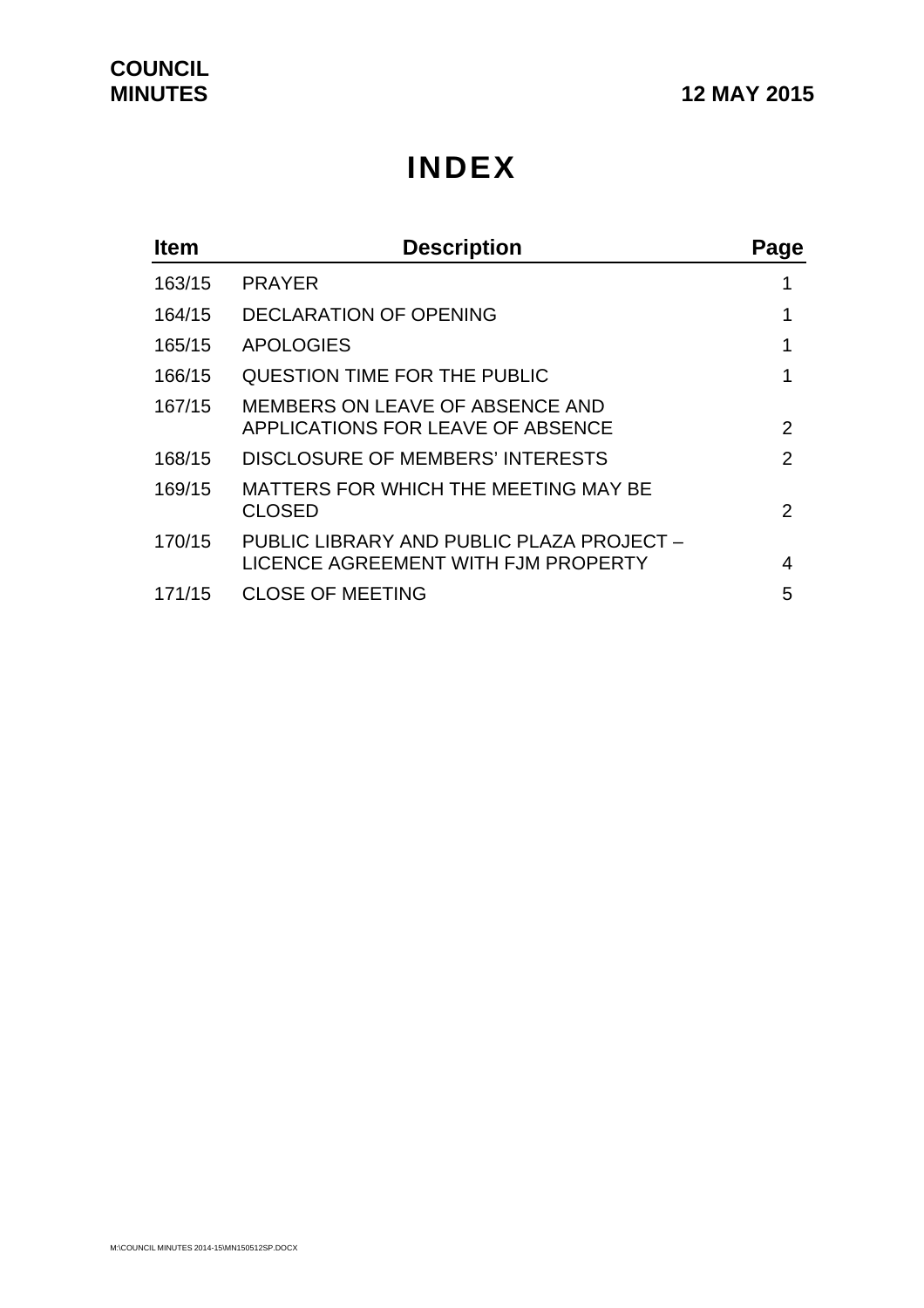**COUNCIL CONFIRMATION DATE 9 JUNE 2015 MINUTES** - 1 - 1 - 12 MAY 2015

Minutes of the **Special Meeting** of the Council of the City of Perth held in the Council Chamber, Ninth Floor, Council House, 27 St Georges Terrace, Perth, on **Tuesday, 12 May 2015.**

| Presiding:                  |  | The Rt Hon Lord Mayor, Ms Lisa-M. Scaffidi                                 |  |
|-----------------------------|--|----------------------------------------------------------------------------|--|
| <b>Councillors Present:</b> |  | Adamos, Butler, Chen, Davidson, Harley,<br><b>Limnios, McEvoy and Yong</b> |  |
| In Attendance:              |  |                                                                            |  |
| <b>Gary Stevenson PSM</b>   |  | <b>Chief Executive Officer</b>                                             |  |
| <b>Robert Mianich</b>       |  | <b>Director Corporate Services</b>                                         |  |
| Doug Forster                |  | <b>Director City Infrastructure and Enterprises</b>                        |  |
| <b>Martin Mileham</b>       |  | <b>Director City Planning and Development</b>                              |  |
| <b>Garry Dunne</b>          |  | <b>Director City Services</b>                                              |  |
| <b>Natasha Smart</b>        |  | <b>Acting Manager Governance</b>                                           |  |
| <b>Paul Anastas</b>         |  | <b>Personal Aide to the Lord Mayor</b>                                     |  |
| <b>Cathryn Clayton</b>      |  | <b>Governance Electoral Officer</b>                                        |  |

**Observers:** 

Nil

# **163/15 PRAYER**

The Lord Mayor took the Chair and the prayer was read by the Chief Executive Officer.

# **164/15 DECLARATION OF OPENING**

**5.07pm** The Lord Mayor declared the meeting open.

# **165/15 APOLOGIES**

Nil

# **166/15 QUESTION TIME FOR THE PUBLIC**

Nil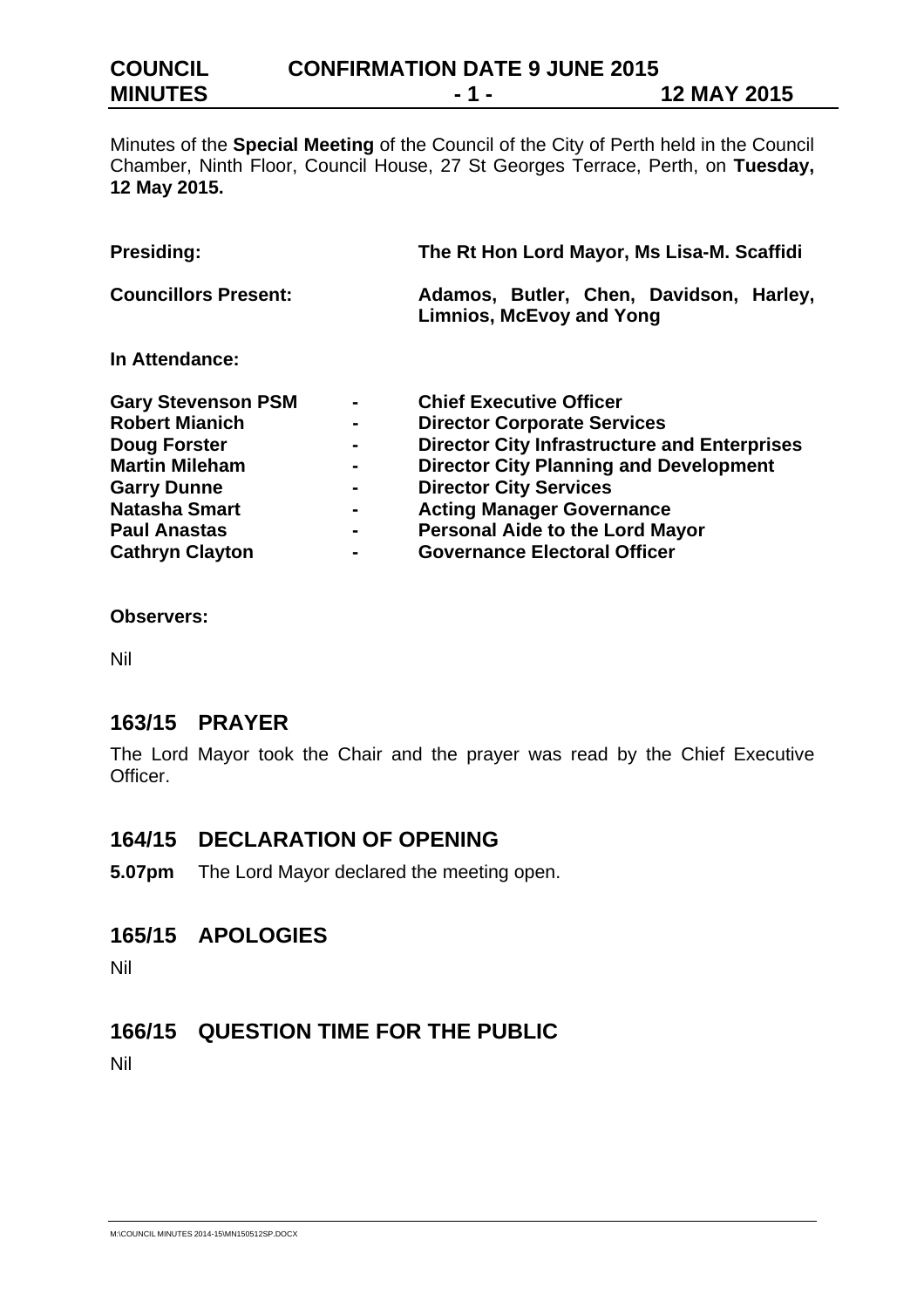| <b>COUNCIL</b> | <b>CONFIRMATION DATE 9 JUNE 2015</b> |                    |
|----------------|--------------------------------------|--------------------|
| <b>MINUTES</b> | $-2-$                                | <b>12 MAY 2015</b> |

# **167/15 MEMBERS ON LEAVE OF ABSENCE AND APPLICATIONS FOR LEAVE OF ABSENCE**

Nil

# **168/15 DISCLOSURE OF MEMBERS' INTERESTS**

Nil

# **169/15 MATTERS FOR WHICH THE MEETING MAY BE CLOSED**

The Chief Executive Officer advised that in accordance with Section 5.23(2) of the *Local Government Act 1995*, the meeting will be required to be closed to the public prior to discussion of the following:

| ltem No.     | <b>Item Title</b>                                                 | Reason |
|--------------|-------------------------------------------------------------------|--------|
| Confidential | Item   Public Library and Public Plaza Project $-$   s.5.23(2)(c) |        |
| 170/15       | Licence Agreement with FJM Property                               |        |

*Motion to close the meeting to the public* 

#### *Moved by Cr Harley, seconded by Cr Adamos*

*That Council resolves to close the meeting to the public to consider Confidential matters in accordance with Section 5.23(2)(c) of the Local Government Act 1995.* 

*The motion to close the meeting was put and carried* 

**The votes were recorded as follows:** 

- **For: The Lord Mayor, Crs Adamos, Butler, Chen, Davidson, Harley, Limnios, McEvoy and Yong**
- **Against: Nil**
- **5.08pm** The meeting was closed to the public.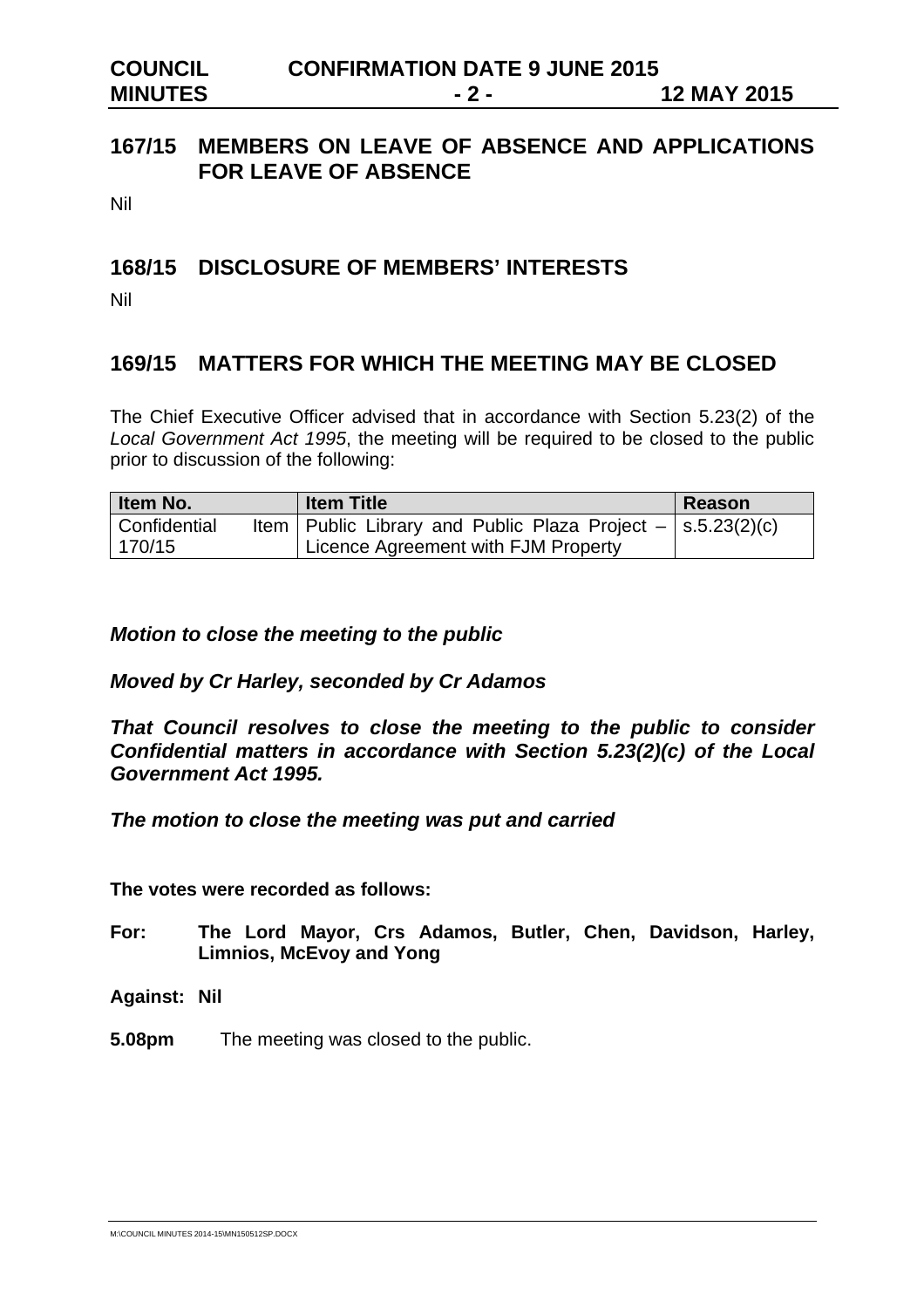Cr Adamos proposed that Standing Orders be suspended to allow Council more time for members to speak on the matter to be discussed - Item 170/15 - Public Library and Public Plaza Project – Licence Agreement with FJM Property.

**5.09pm** The Lord Mayor sought a motion to suspend Standing Orders.

# *Moved by Cr Harley, seconded by Cr Limnios*

*That, in accordance with Clause 15.2 of the City of Perth Standing Orders Local Law 2009, Clause 7.11 titled "Limitation on members speaking" be suspended to facilitate the members discussion on Item 170/15 - Public Library and Public Plaza Project – Licence Agreement with FJM Property.* 

*The motion was put and carried* 

**The votes were recorded as follows:** 

**For: The Lord Mayor, Crs Adamos, Butler, Chen, Davidson, Harley, Limnios, McEvoy and Yong** 

#### **Against: Nil**

Discussion regarding Item 170/15 - Public Library and Public Plaza Project -Licence Agreement with FJM Property ensued.

**5.35pm** The Lord Mayor sought a motion to resume Standing Orders.

# *Moved by Cr Butler, seconded by Cr McEvoy*

*That the Standing Orders Local Law 2009 be resumed.* 

*The motion was put and carried* 

**The votes were recorded as follows:** 

**For: The Lord Mayor, Crs Adamos, Butler, Chen, Davidson, Harley, Limnios, McEvoy and Yong** 

**Against: Nil** 

M:\COUNCIL MINUTES 2014-15\MN150512SP.DOCX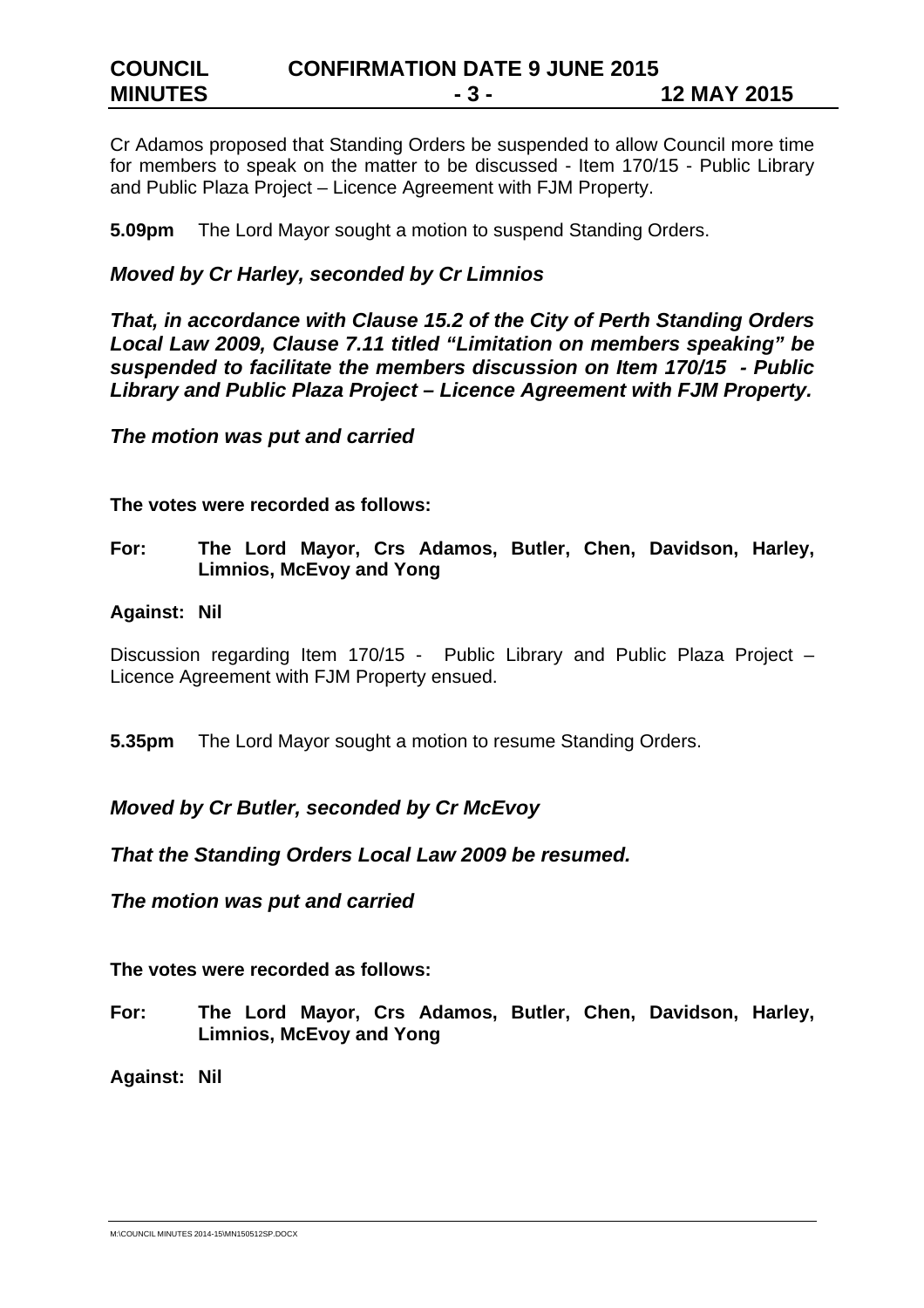# **170/15 PUBLIC LIBRARY AND PUBLIC PLAZA PROJECT – LICENCE AGREEMENT WITH FJM PROPERTY**

#### **BACKGROUND:**

| <b>FILE REFERENCE:</b>    | P1027453-24                      |
|---------------------------|----------------------------------|
| <b>REPORTING OFFICER:</b> | <b>Garry Dunne</b>               |
| <b>REPORTING UNIT:</b>    | <b>City Services Directorate</b> |
| RESPONSIBLE DIRECTORATE:  | <b>City Services Directorate</b> |
| DATE:                     | 5 May 2015                       |
| SCHEDULE:                 | N/A                              |

**In accordance with Section 5.23(2)(c) of the** *Local Government Act 1995***, this item is confidential and was distributed to the Elected Members under separate cover.** 

In accordance with Section 5.23(2)(a) of the *Local Government Act 1995*, the report for this Item is confidential.

Confidential Item 170/15 is bound in Confidential Minute Book Volume 1 2015.

#### *Moved by Cr Davidson, seconded by Cr Butler*

*That Council authorises the Chief Executive Officer to negotiate and execute a licence agreement with FJM Property Pty Ltd for the continued use of the northern section of Cathedral Avenue to allow for the completion of the Plaza works, Library and northern portion of the Cathedral Avenue as detailed in the confidential report.* 

*The motion was put and carried* 

**The votes were recorded as follows:** 

- **For: The Lord Mayor, Crs Adamos, Butler, Chen, Davidson, Harley, Limnios, McEvoy and Yong**
- **Against: Nil**

*Motion to re-open the meeting to the public* 

*Moved by Cr Davidson, seconded by Cr Adamos* 

*That the Council re-opens the meeting to members of the public.* 

*The motion to re-open the meeting was put and carried*